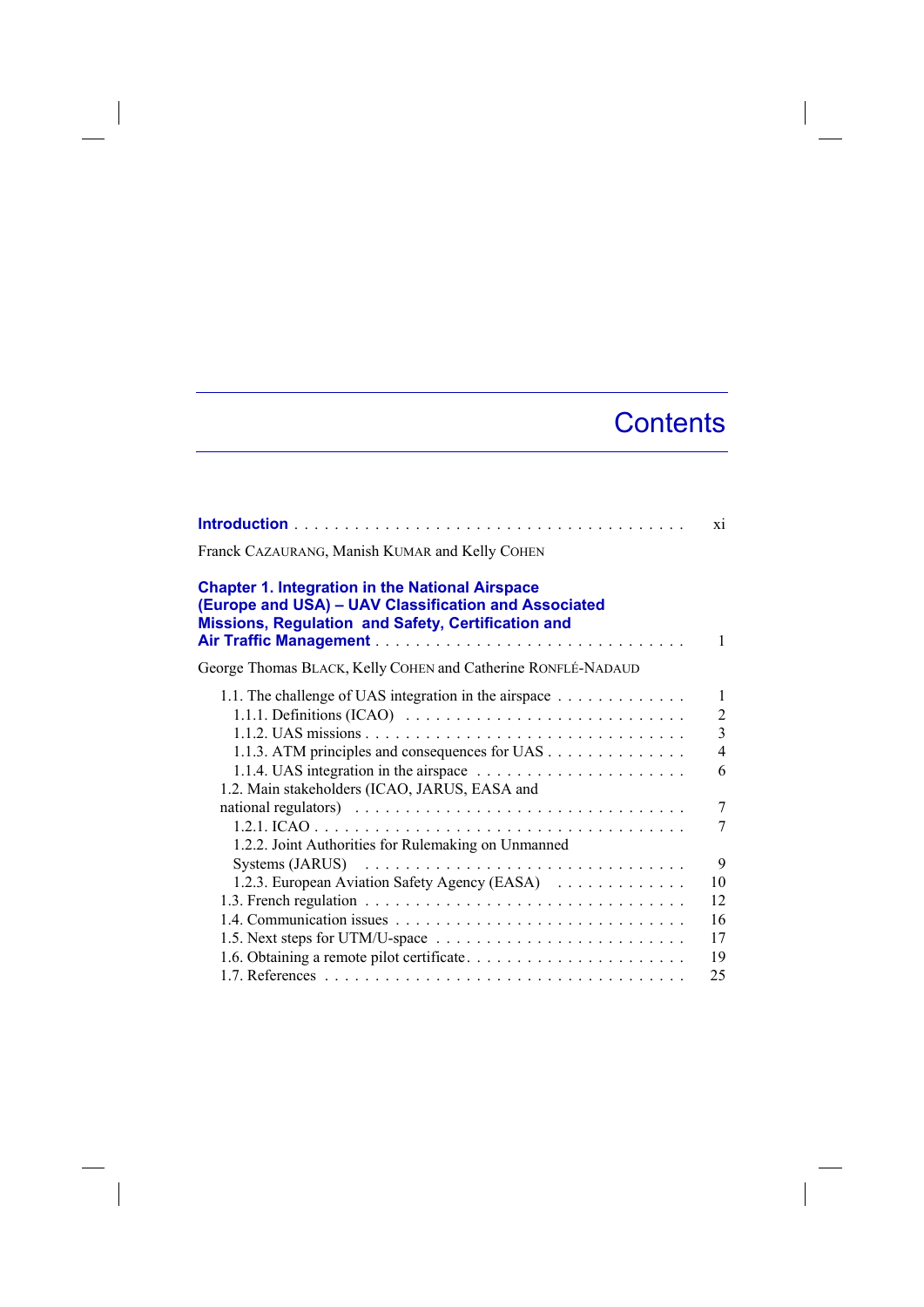$\overline{\phantom{a}}$ 

| <b>Chapter 2. UAV Classification and Associated Mission</b>                                                                                                                                                                                                                       | 27                         |
|-----------------------------------------------------------------------------------------------------------------------------------------------------------------------------------------------------------------------------------------------------------------------------------|----------------------------|
| Jean-Louis ROCH                                                                                                                                                                                                                                                                   |                            |
| 2.1. UAS classification, general remarks on UAS missions and<br>2.1.2. Civil security $\ldots \ldots \ldots \ldots \ldots \ldots \ldots \ldots \ldots \ldots \ldots$<br>2.2. Operational specificities of rotary-wing UAS.<br>2.3. Examples of civil applications for multi-rotor | 27<br>28<br>29<br>29<br>30 |
|                                                                                                                                                                                                                                                                                   | 33                         |
|                                                                                                                                                                                                                                                                                   | 34                         |
|                                                                                                                                                                                                                                                                                   | 35                         |
|                                                                                                                                                                                                                                                                                   | 38                         |
|                                                                                                                                                                                                                                                                                   | 38                         |
|                                                                                                                                                                                                                                                                                   | 39                         |
|                                                                                                                                                                                                                                                                                   | 39                         |
|                                                                                                                                                                                                                                                                                   | 40                         |
| 2.3.8. Freight transportation and parcel delivery                                                                                                                                                                                                                                 | 40                         |
|                                                                                                                                                                                                                                                                                   | 41                         |
|                                                                                                                                                                                                                                                                                   | 43                         |
|                                                                                                                                                                                                                                                                                   | 43                         |
|                                                                                                                                                                                                                                                                                   | 44                         |
| Sophie LESCURE                                                                                                                                                                                                                                                                    | 45                         |
| 3.1. Introduction to system engineering principles<br>3.1.2. Functional and non-functional analysis versus                                                                                                                                                                        | 45<br>45                   |
|                                                                                                                                                                                                                                                                                   | 46                         |
| 3.1.3. Early system design to check requirement feasibility.                                                                                                                                                                                                                      | 47                         |
|                                                                                                                                                                                                                                                                                   | 47                         |
|                                                                                                                                                                                                                                                                                   | 49                         |
|                                                                                                                                                                                                                                                                                   | 51                         |
|                                                                                                                                                                                                                                                                                   | 51                         |
| 3.4. Deck-landing navigation constraints of VTOL                                                                                                                                                                                                                                  | 54                         |
|                                                                                                                                                                                                                                                                                   | 56                         |
| 3.6. Architecture and constraints of the communication system                                                                                                                                                                                                                     | 57                         |
|                                                                                                                                                                                                                                                                                   | 57                         |
|                                                                                                                                                                                                                                                                                   | 59                         |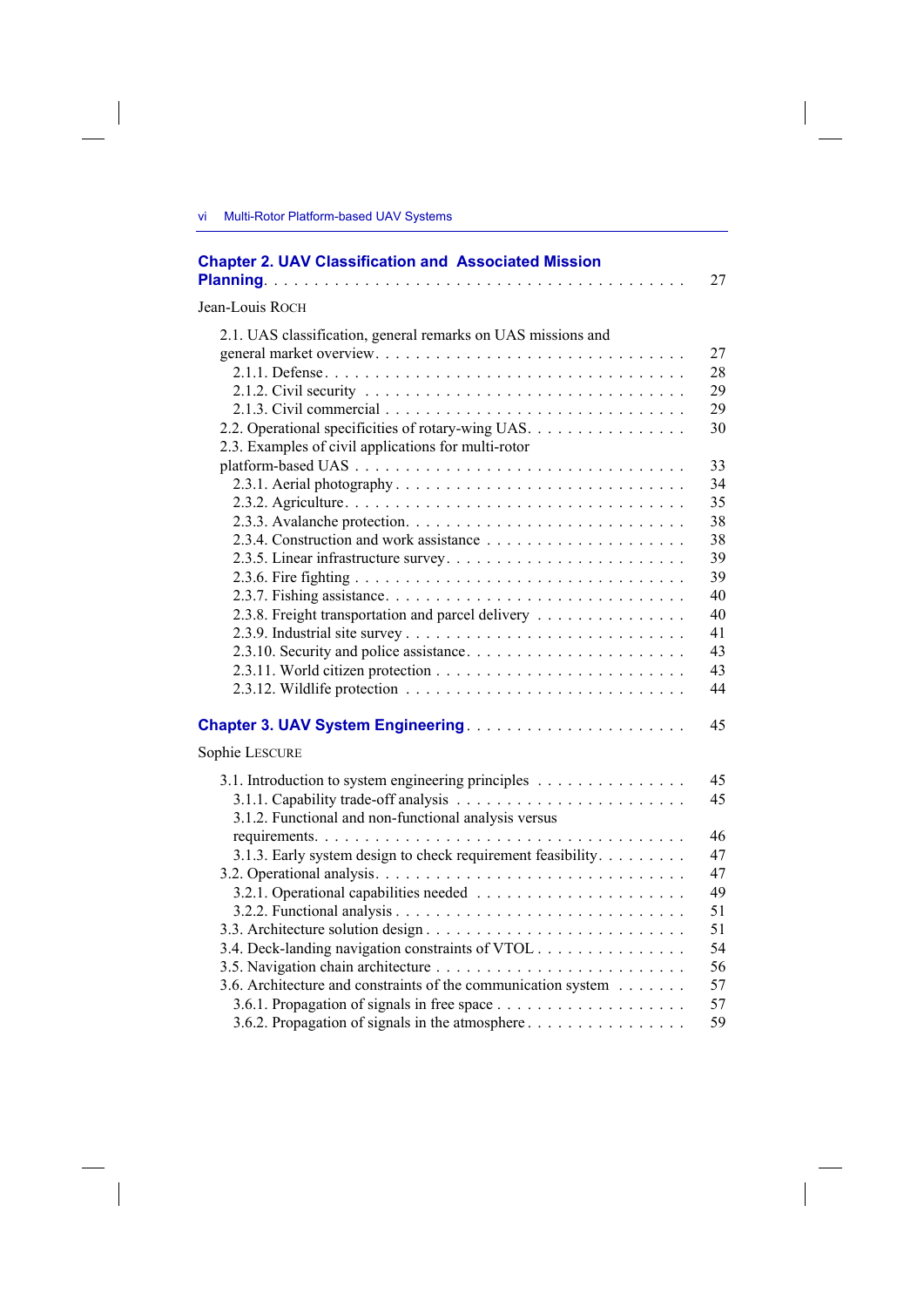| <b>Contents</b> | VII |
|-----------------|-----|
|                 |     |

|                                                                                                        | 59<br>62 |
|--------------------------------------------------------------------------------------------------------|----------|
| <b>Chapter 4. Large-Scale UAV Trajectory Planning Using</b>                                            | 63       |
| Mohammadreza RADMANESH, Kelly COHEN and Manish KUMAR                                                   |          |
| 4.1. Unmanned air vehicles (UAV) and challenges in their                                               |          |
|                                                                                                        | 63       |
| 4.2. Introduction to path planning and fluid analogy                                                   | 64       |
|                                                                                                        | 64       |
| 4.2.2. Optimal path planning and control problem                                                       | 66       |
| 4.2.3. Overview of trajectory planning and the partial differential                                    |          |
|                                                                                                        | 66<br>69 |
|                                                                                                        | 70       |
|                                                                                                        | 72       |
| 4.6. Governing equations for the centralized approach                                                  | 75       |
| 4.6.1. Governing equations for developing the centralized                                              |          |
|                                                                                                        | 75       |
|                                                                                                        | 79       |
|                                                                                                        | 79       |
| 4.7.1. Comparison with the optimal solution.                                                           | 81       |
|                                                                                                        | 82       |
|                                                                                                        | 83       |
| <b>Chapter 5. Genetic Fuzzy System for Solving the Aircraft</b>                                        | 87       |
| Anoop SATHYAN, Nicholas ERNEST, Loïc LAVIGNE, Franck CAZAURANG, Manish<br><b>KUMAR</b> and Kelly COHEN |          |
|                                                                                                        | 87       |
|                                                                                                        | 89       |
|                                                                                                        | 91       |
|                                                                                                        | 91       |
|                                                                                                        | 96       |
|                                                                                                        | 96       |
| 5.4.1. Five-aircraft problem with $\varepsilon = 1, \ldots, \ldots, \ldots, \ldots, \ldots$            | 97       |
|                                                                                                        | 98       |
|                                                                                                        | 100      |
|                                                                                                        | 102      |
|                                                                                                        | 102      |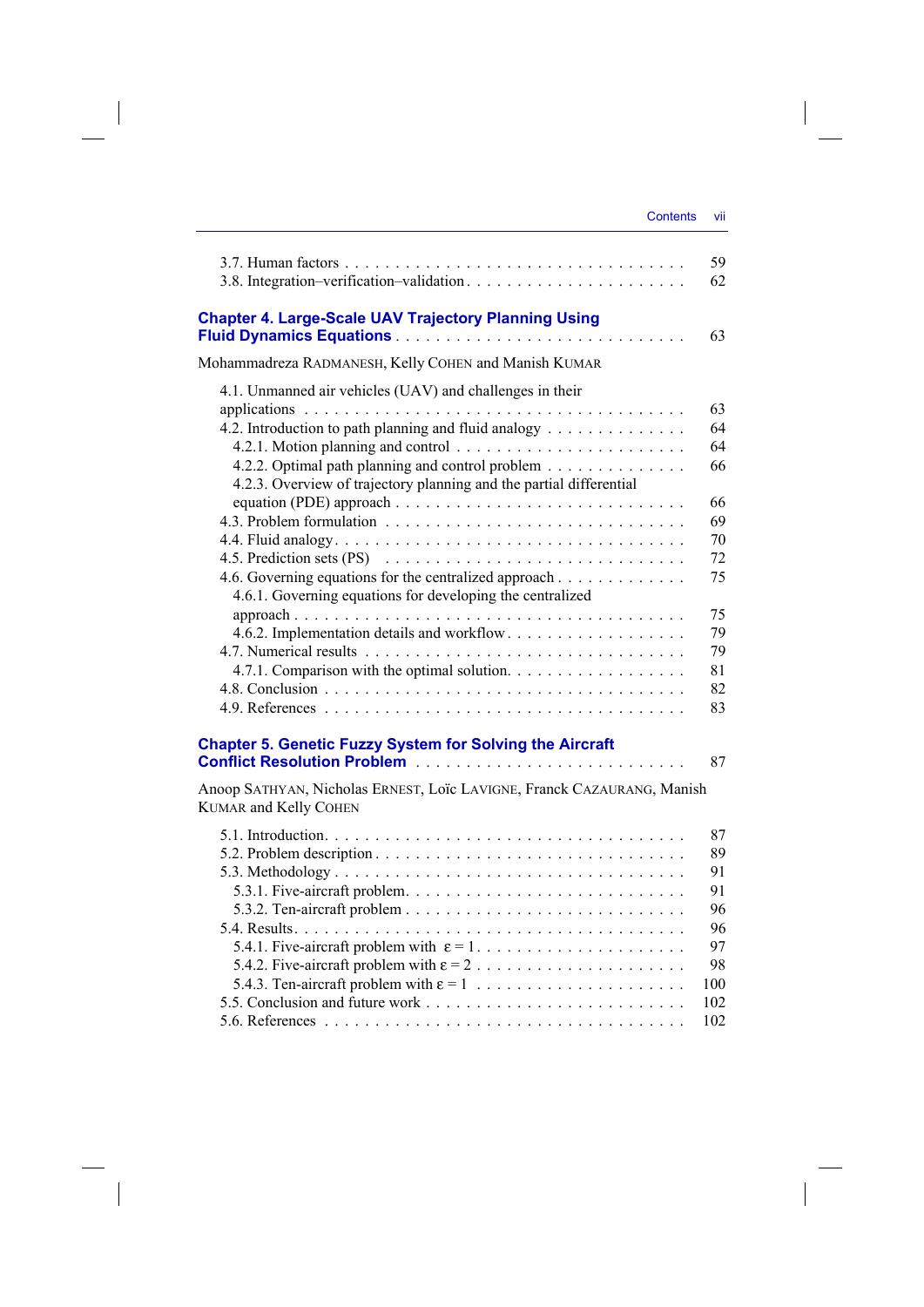| <b>Chapter 6. Diagnostics and Fault-Tolerant Path Planning [1996]</b>                                                                     | 105                                                                                            |
|-------------------------------------------------------------------------------------------------------------------------------------------|------------------------------------------------------------------------------------------------|
| César MARTÍNEZ TORRES, LOÏC LAVIGNE and Franck CAZAURANG                                                                                  |                                                                                                |
| 6.5. Flatness-based fault-tolerant control of a                                                                                           | 105<br>106<br>107<br>112                                                                       |
|                                                                                                                                           | 113<br>117<br>122<br>125<br>126                                                                |
| <b>Chapter 7. LQR Controller Applied to Quadcopter System Dynamics</b><br><b>Identification and Verification Through Frequency Sweeps</b> | 129                                                                                            |
| Zachary CARLTON, Wei WEI and Kelly COHEN                                                                                                  |                                                                                                |
| 7.5.1. Non-parameterized model identification                                                                                             | 130<br>131<br>134<br>136<br>137<br>139<br>140<br>141<br>141<br>142<br>142<br>145<br>149<br>151 |
| <b>Chapter 8. Autonomous Navigation and Target Geo-Location</b>                                                                           | 153                                                                                            |
| Manish KUMAR, Mohammad SARIM and Alireza NEMATI                                                                                           |                                                                                                |
|                                                                                                                                           | 153<br>154<br>156<br>158<br>158                                                                |

8.4.2. Scan matching . . . . . . . . . . . . . . . . . . . . . . . . . . . . . . . . 159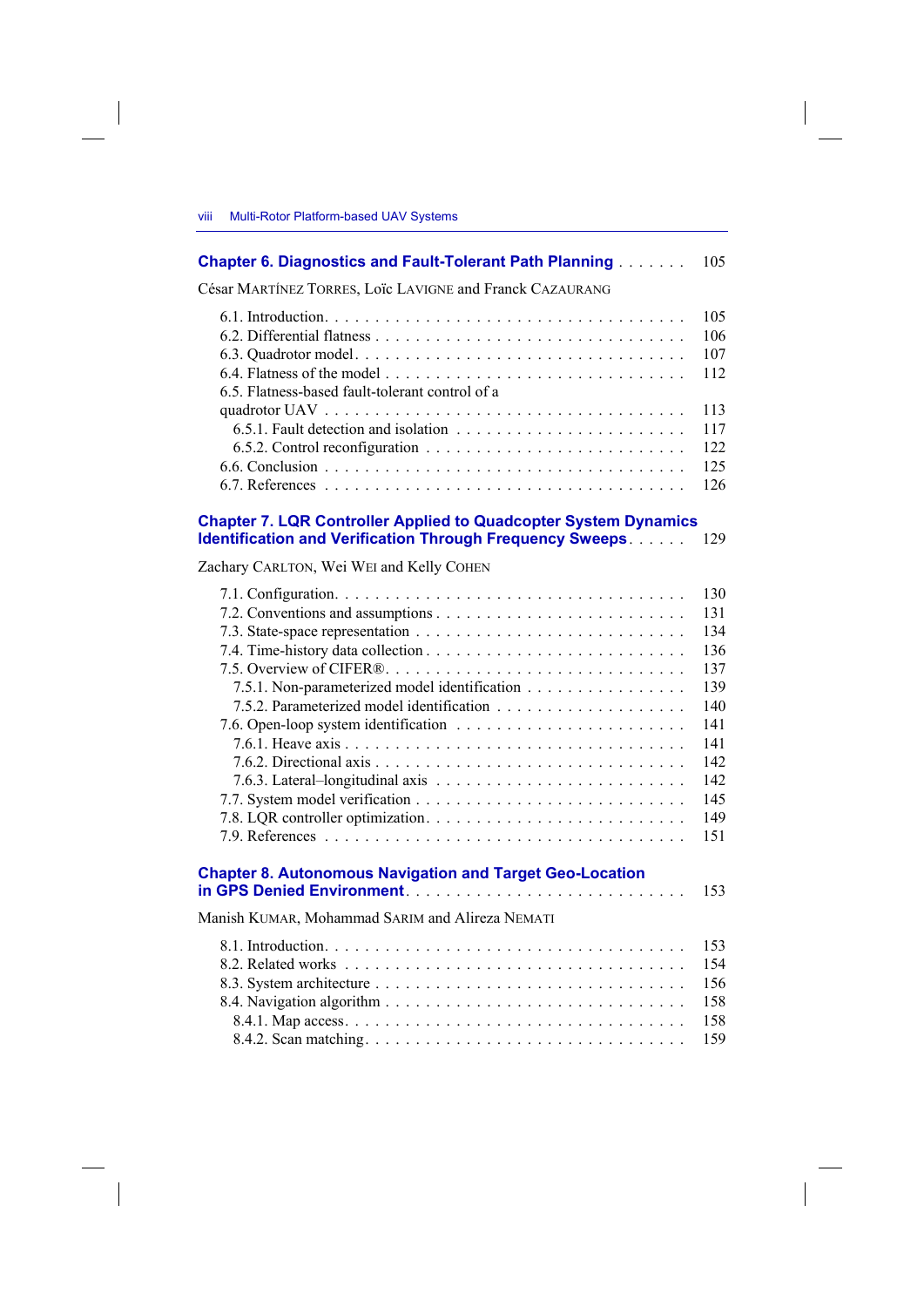$\bigg\}$ 

|                                                                                                   | 159 |
|---------------------------------------------------------------------------------------------------|-----|
|                                                                                                   | 161 |
|                                                                                                   | 161 |
| 8.5.2. Target localization using triangulation                                                    | 164 |
|                                                                                                   | 165 |
|                                                                                                   | 165 |
|                                                                                                   | 166 |
|                                                                                                   | 167 |
|                                                                                                   | 168 |
|                                                                                                   | 168 |
|                                                                                                   | 168 |
|                                                                                                   | 169 |
|                                                                                                   | 172 |
|                                                                                                   |     |
| <b>Chapter 9. Real-Time Video and FLIR Image Processing for</b>                                   |     |
|                                                                                                   | 177 |
| Manish KUMAR, Anoop SATHYAN and Kelly COHEN                                                       |     |
|                                                                                                   | 177 |
|                                                                                                   | 180 |
|                                                                                                   | 184 |
| 9.3.1. Setting up the FLS $\ldots \ldots \ldots \ldots \ldots \ldots \ldots \ldots \ldots \ldots$ | 185 |
|                                                                                                   | 192 |
|                                                                                                   | 193 |
|                                                                                                   | 200 |
|                                                                                                   | 200 |
|                                                                                                   | 200 |
|                                                                                                   |     |
| <b>Chapter 10. Design, Fabrication and Flight Tests of Small UAVs</b>                             |     |
| Using Additive Manufacturing                                                                      | 203 |
| Nathaniel RICHARDS, Justin OUWERKERK, Bryan BROWN and Kelly COHEN                                 |     |
|                                                                                                   | 203 |
|                                                                                                   | 204 |
|                                                                                                   | 205 |
|                                                                                                   | 206 |
|                                                                                                   | 206 |
|                                                                                                   | 207 |
|                                                                                                   | 213 |
|                                                                                                   | 215 |
|                                                                                                   |     |

 $\overline{\phantom{a}}$ 

 $\begin{array}{c} \hline \end{array}$